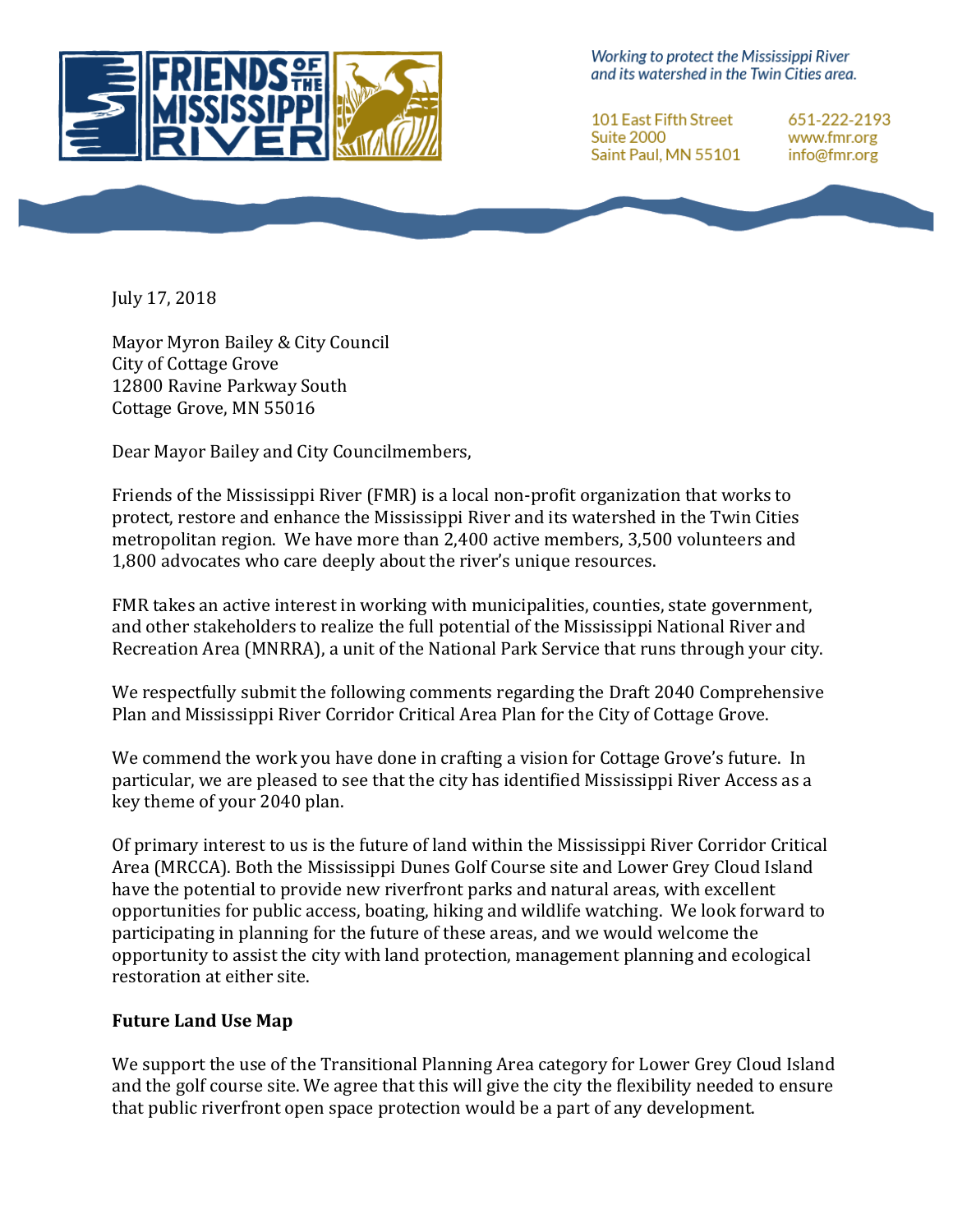We would prefer to see the entire golf course site in the Transitional Planning Area category, including the area landward of the railroad tracks, which is guided for Medium Density Residential in the draft 2040 Comp Plan. We recommend keeping "extra density" in the toolbox, so it can be used to leverage open space dedication and/or conservation design with potential developers.

Although it is outside of MRCCA, we are also interested in development in the business park expansion area. Because of this area's proximity to the bluffs and Grey Cloud Dunes Scientific and Natural Area, we want to see the city require good environmental stewardship by all developers and businesses in this area. Some examples are minimizing pavement, utilizing native plants in landscaping and applying best management (Low Impact Development) practices for stormwater management.

We were pleased to see the planned industrial area moved away from the north and east sides of the SNA and replaced with medium density residential. We think residential is a good land use to locate next to parks and natural areas because it provides people, who will use and value the place, keep an eye on it and help with park stewardship if needed.

## **Public River Corridor Views**

- Thank you for including views from other communities.
- Please add Pine Bend Bluffs SNA in Inver Grove Heights. This bluff top panoramic view includes Grey Cloud Island and the rest of Cottage Grove beyond it.
- Joseph La Bathe Settler's Island should be included if there will be public access
- We recommend using a different (better) photo from Schaar's Bluff that shows less of the parking lot and more of Cottage Grove
- FMR has photos from some of these places that we can share for use in your final draft

## **Restoration Priorities**

FMR has enjoyed working in partnership with the City of Cottage Grove to protect and restore land along the river and to conduct restoration at Camel's Hump Open Space. We appreciate that the city puts a high value on protecting and restoring native plant communities.

Cottage Grove has the good fortune of miles of river bluffs and shorelines with healthy vegetation. But some of what shows up on the DNR maps as "existing significant vegetation," includes invasive species that don't provide the highest quality habitat for the river's wildlife.

Although it is not a MRCCA requirement, we would like to see Cottage Grove add a policy to this section that identifies replacing invasive species with native species as a restoration priority for land within MRCCA.